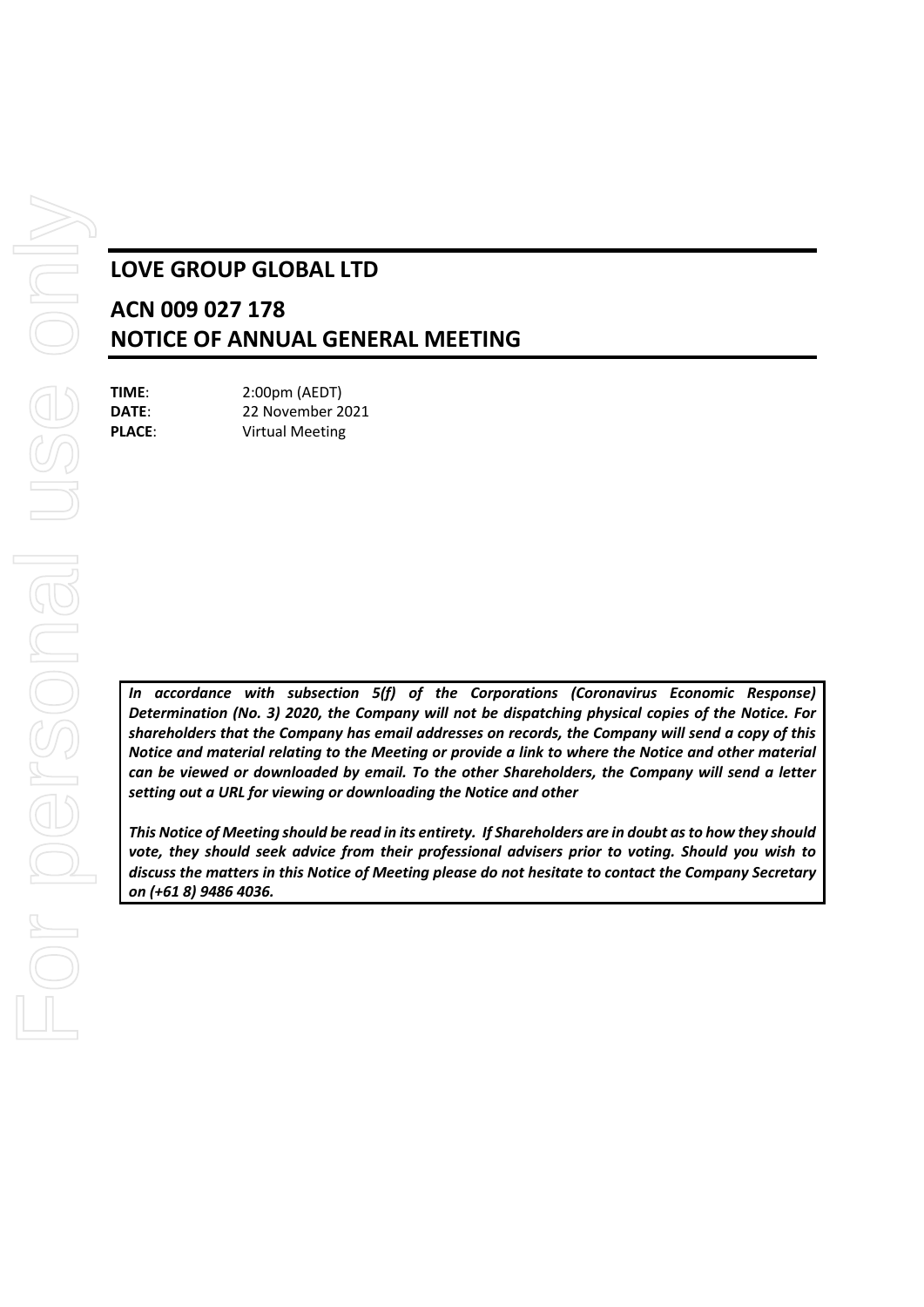# **CONTENTS PAGE**

Business of the Meeting (setting out the proposed resolutions) 3 Explanatory Statement (explaining the proposed resolutions) 5 Glossary 11 Proxy Form Enclosed

# **IMPORTANT INFORMATION**

# **TIME AND PLACE OF MEETING**

Notice is given that the Annual General Meeting of the Shareholders to which this Notice of Meeting relates will be held virtually at 2:00pm AEDT on 22 November 2021.

# **YOUR VOTE IS IMPORTANT**

The business of the Annual General Meeting affects your shareholding and your vote is important.

# **VOTING ELIGIBILITY**

The Directors have determined that pursuant to Regulations 7.11.37 and 7.11.38 of the Corporations Regulations 2001 (Cth) that the persons eligible to vote at the Annual General Meeting are those who are registered Shareholders at 5:00pm AEDT on 20 November 2021.

# **VOTING IN PERSON**

To vote in person, attend the Annual General Meeting at the time, date and place set out above.

# **VOTING BY PROXY**

To vote by proxy, please complete and sign the enclosed Proxy Form and return it by the time and in accordance with the instructions set out on the Proxy Form.

In accordance with section 249L of the Corporations Act, members are advised that:

- each member has a right to appoint a proxy;
- the proxy need not be a member of the Company; and
- a member who is entitled to cast 2 or more votes may appoint 2 proxies and may specify the proportion or number of votes each proxy is appointed to exercise. If the member appoints 2 proxies and the appointment does not specify the proportion or number of the member's votes, then in accordance with section 249X(3) of the Corporations Act, each proxy may exercise onehalf of the votes.

# *Proxy vote if appointment specifies way to vote*

Section 250BB(1) of the Corporations Act provides that an appointment of a proxy may specify the way the proxy is to vote on a particular resolution and, **if it does**:

- the proxy need not vote on a show of hands, but if the proxy does so, the proxy must vote that way (i.e. as directed); and
- if the proxy has 2 or more appointments that specify different ways to vote on the resolution the proxy must not vote on a show of hands; and
- if the proxy is the chair of the meeting at which the resolution is voted on  $-$  the proxy must vote on a poll, and must vote that way (i.e. as directed); and
- if the proxy is not the chair the proxy need not vote on the poll, but if the proxy does so, the proxy must vote that way (i.e. as directed).

# *Transfer of non-chair proxy to chair in certain circumstances*

Section 250BC of the Corporations Act provides that, if: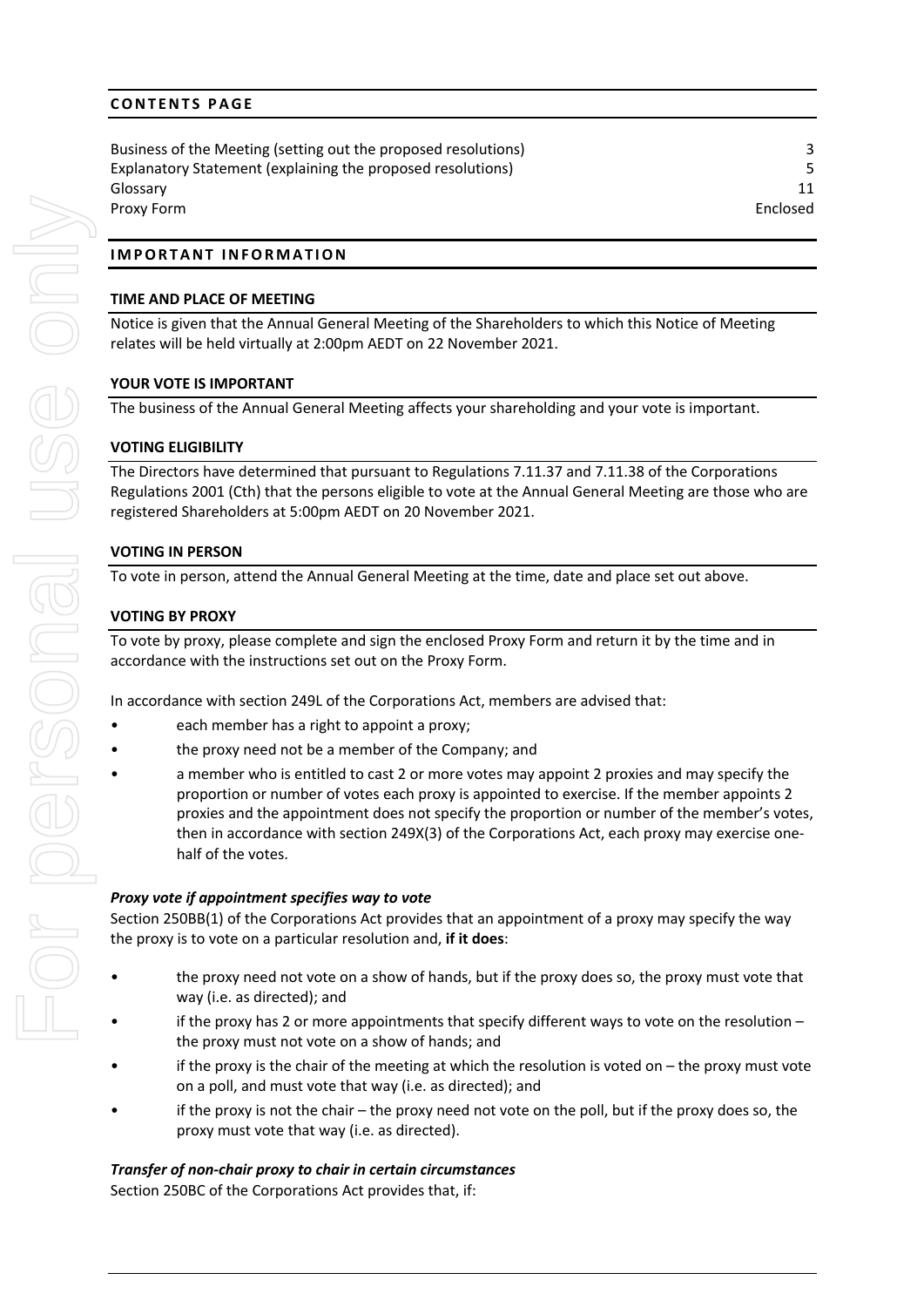- an appointment of a proxy specifies the way the proxy is to vote on a particular resolution at a meeting of the Company's members; and
- the appointed proxy is not the chair of the meeting; and
- at the meeting, a poll is duly demanded on the resolution; and
	- either of the following applies:
		- o the proxy is not recorded as attending the meeting;
		- o the proxy does not vote on the resolution,

the chair of the meeting is taken, before voting on the resolution closes, to have been appointed as the proxy for the purposes of voting on the resolution at the meeting.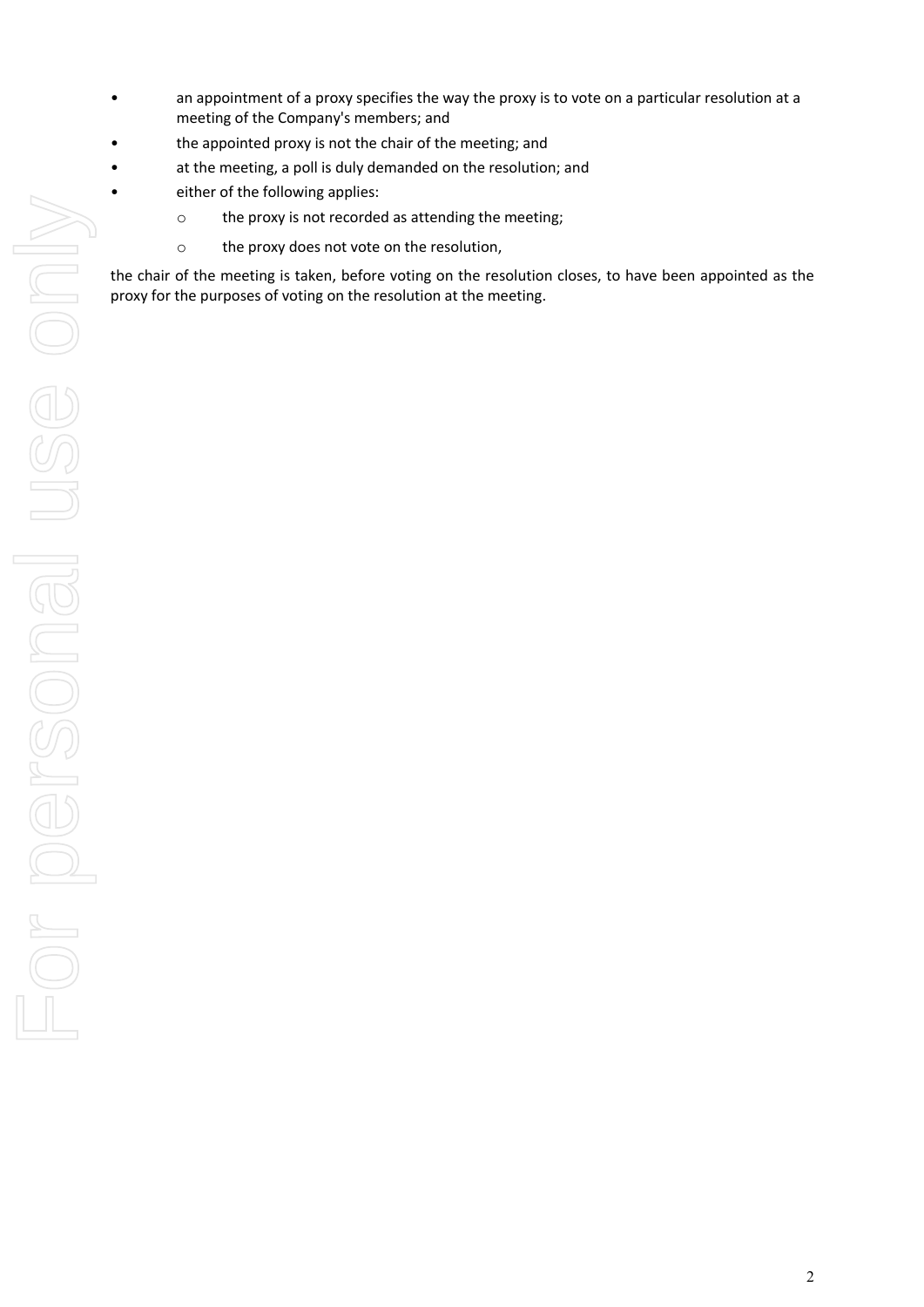# **BUSINESS OF THE MEETING**

# **AGENDA**

### **ORDINARY BUSINESS**

## **Financial Statements and Reports**

To receive and consider the annual financial report of the Company for the financial year ended 30 June 2021 together with the declaration of the directors, the Directors' Report, the Remuneration Report and the auditor's report.

## **1. RESOLUTION 1 – ADOPTION OF REMUNERATION REPORT**

To consider and, if thought fit, to pass, with or without amendment, the following resolution as a **non-binding resolution**:

*"That, for the purpose of Section 250R(2) of the Corporations Act and for all other purposes, approval is given for the adoption of the Remuneration Report as contained in the Company's annual financial report for the financial year ended 30 June 2021."*

## *Note: the vote on this Resolution is advisory only and does not bind the Directors or the Company.*

### **Voting Prohibition Statement:**

A vote on this Resolution must not be cast (in any capacity) by or on behalf of any of the following persons:

- (a) a member of the Key Management Personnel, details of whose remuneration are included in the Remuneration Report; or
- (b) a Closely Related Party of such a member.

However, a person (the **voter**) described above may cast a vote on this Resolution as a proxy if the vote is not cast on behalf of a person described above and either:

- (c) the voter is appointed as a proxy by writing that specifies the way the proxy is to vote on this Resolution; or
- (d) the voter is the Chair and the appointment of the Chair as proxy:
	- (i) does not specify the way the proxy is to vote on this Resolution; and
	- (ii) expressly authorises the Chair to exercise the proxy even though this Resolution is connected directly or indirectly with the remuneration of a member of the Key Management Personnel.

#### **2. RESOLUTION 2 – RE-ELECTION OF DIRECTOR – MR TERENCE GRIGG**

To consider and, if thought fit, to pass, with or without amendment, the following resolution as an **ordinary resolution**:

*"That, for the purpose of clause 19.3 of the Constitution and for all other purposes, Mr Terence Grigg, a Director, retires by rotation and being eligible, is re-elected as a Director of the Company."*

## **3. RESOLUTION 3 – APPROVAL OF 10% PLACEMENT CAPACITY – SHARES**

To consider and, if thought fit, to pass, with or without amendment, the following resolution as a **special resolution**: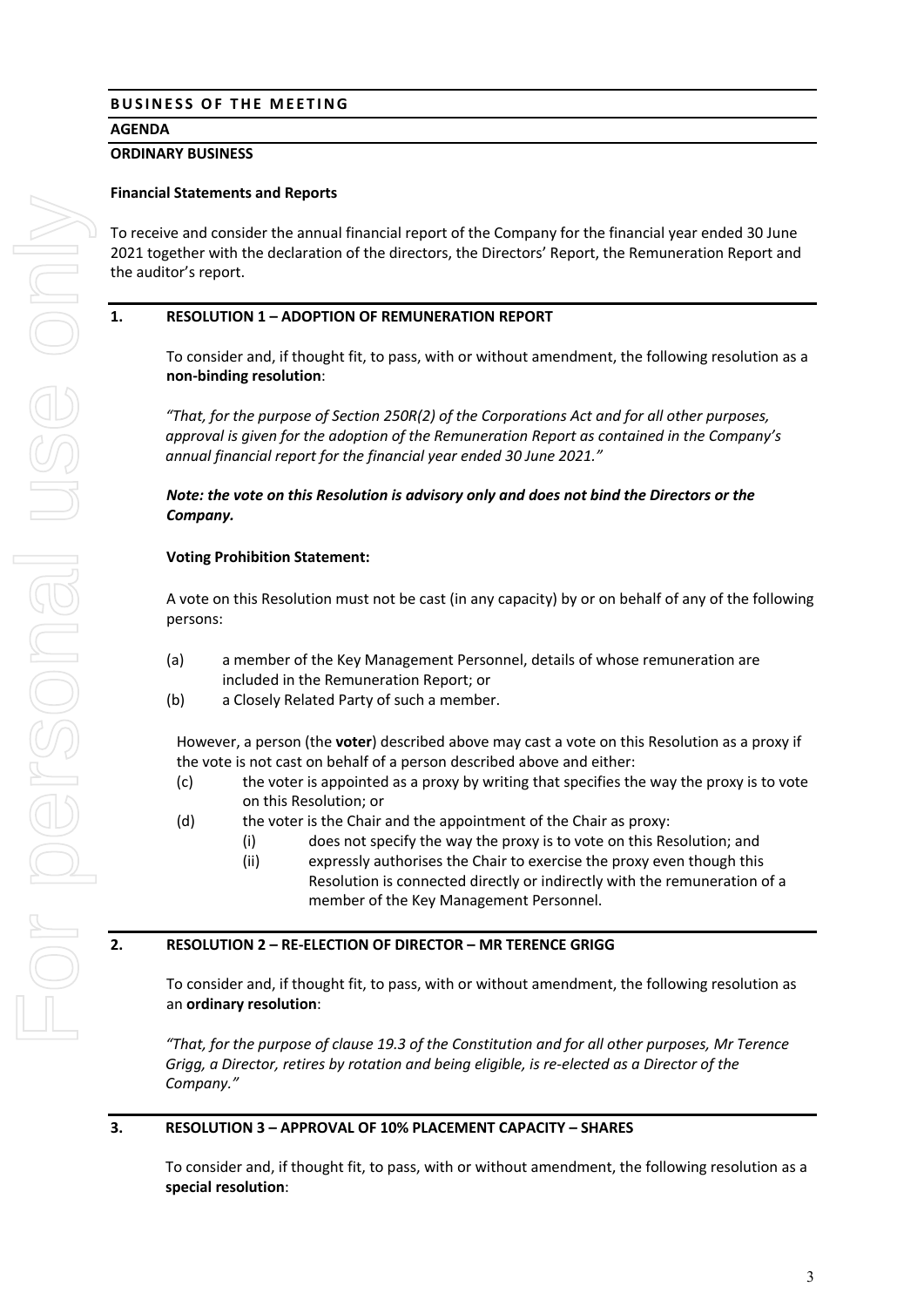*"That, for the purpose of Listing Rule 7.1A and for all other purposes, approval is given for the issue of Equity Securities totalling up to 10% of the issued capital (at the time of the issue), calculated in accordance with the formula prescribed in Listing Rule 7.1A.2 and on the terms and conditions set out in the Explanatory Statement."*

**Voting Exclusion**: The Company will disregard any votes cast in favour of Resolution 3 by any person who is expected to participate in, or who will obtain a material benefit as a result of, the proposed issue (except a benefit solely by reason of being a holder of ordinary securities in the Company), and any associates of those persons. However, the Company will not disregard a vote if it is cast by a person as a proxy for a person who is entitled to vote, in accordance with the directions on the Proxy Form, or, it is cast by the person chairing the meeting as proxy for a person who is entitled to vote, in accordance with a direction on the Proxy Form to vote as the proxy decides.

**DATED: 11 OCTOBER 2021**

**BY ORDER OF THE BOARD**

**MR NICHOLAS ONG COMPANY SECRETARY**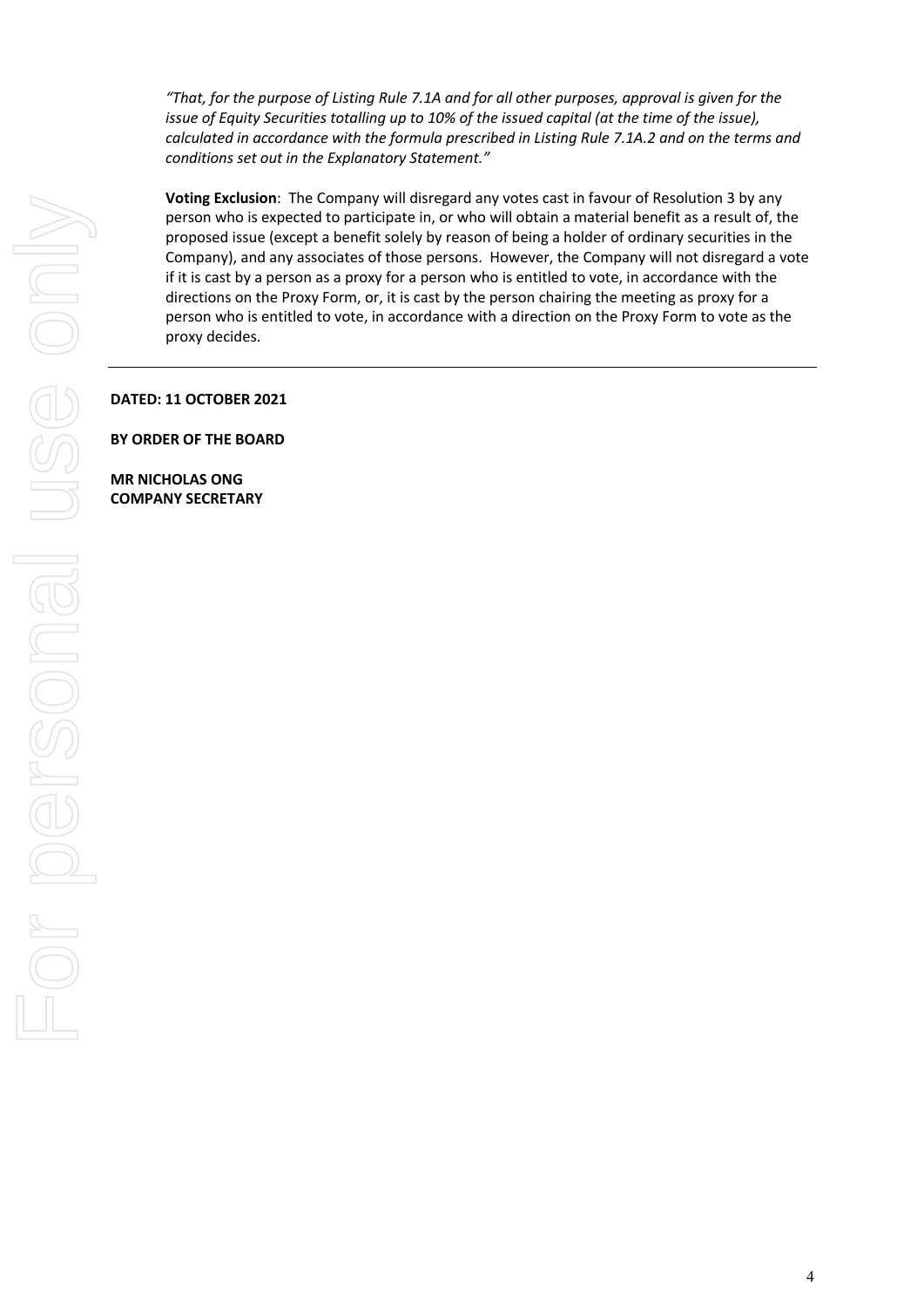# **EXPLANATORY STATEMENT**

This Explanatory Statement has been prepared to provide information which the Directors believe to be material to Shareholders in deciding whether or not to pass the Resolutions which are the subject of the business of the Meeting.

### **1. FINANCIAL STATEMENTS AND REPORTS**

In accordance with the Constitution, the business of the Meeting will include receipt and consideration of the annual financial report of the Company for the financial year ended 30 June 2021 together with the declaration of the directors, the Directors' Report, the Remuneration Report and the auditor's report.

The Company will not provide a hard copy of the Company's annual financial report to Shareholders unless specifically requested to do so. The Company's annual financial report is available on its website at **http://www.lovegroup.co/investors.html** or by contacting the Company on (08) 9486 4036.

### **2. RESOLUTION 1 – ADOPTION OF REMUNERATION REPORT**

#### **2.1 General**

The Corporations Act requires that at a listed company's annual general meeting, a resolution that the remuneration report be adopted must be put to the shareholders. However, such a resolution is advisory only and does not bind the company or the directors of the company.

The Remuneration Report sets out the Company's remuneration arrangements for the directors and senior management of the Company. The Remuneration Report is part of the Directors' Report contained in the annual financial report of the Company for the financial year ended 30 June 2021.

The Chair of the meeting will allow a reasonable opportunity for Shareholders to ask questions about or make comments on the Remuneration Report at the Meeting.

## **2.2 Voting consequences**

Under changes to the Corporations Act which came into effect on 1 July 2011, a company is required to put to its shareholders a resolution proposing the calling of another meeting of shareholders to consider the appointment of directors of the company (other than the managing director) who were in office at the date of approval of the applicable directors' report (**Spill Resolution**) if, at consecutive annual general meetings, at least 25% of the votes cast on a remuneration report resolution are voted against adoption of the remuneration report and at the first of those annual general meetings a Spill Resolution was not put to vote.

If required, the Spill Resolution must be put to vote at the second of those annual general meetings.

If more than 50% of votes cast are in favour of the Spill Resolution, the company must convene a shareholder meeting (**Spill Meeting**) within 90 days of the second annual general meeting.

All of the directors of the company who were in office when the directors' report (as included in the company's annual financial report for the most recent financial year) was approved, other than the managing director of the company, will cease to hold office immediately before the end of the Spill Meeting but may stand for re-election at the Spill Meeting.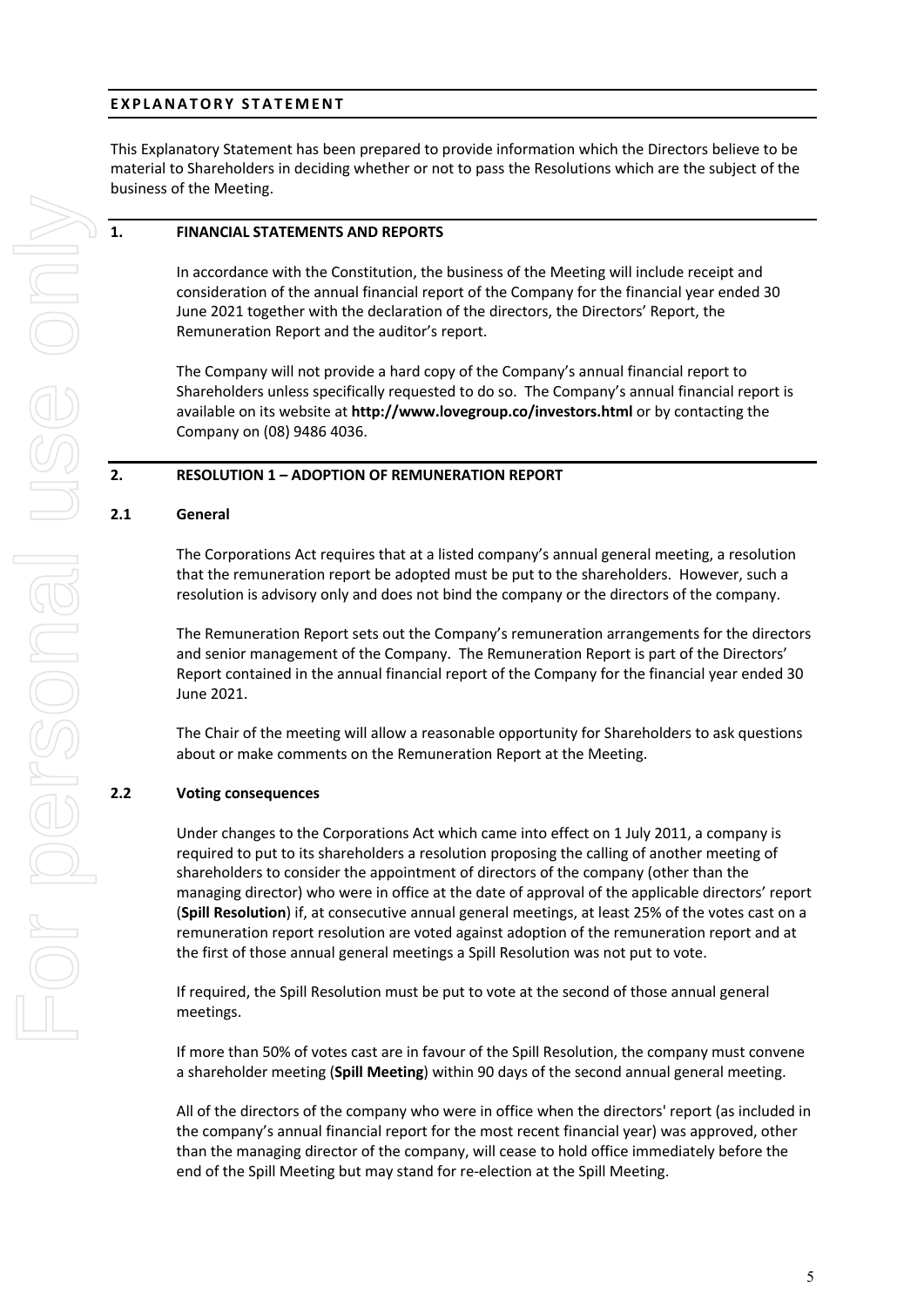Following the Spill Meeting those persons whose election or re-election as directors of the company is approved will be the directors of the company.

## **2.3 Previous voting results**

At the Company's previous annual general meeting the votes cast against the Remuneration Report considered at that annual general meeting were less than 25%. Accordingly, the Spill Resolution is not relevant for this Annual General Meeting.

#### **2.4 Chair voting undirected proxies**

The Chair intends to exercise all undirected proxies in favour of Resolution 1. If the Chair of the Meeting is appointed as your proxy and you have not specified the way the Chair is to vote on Resolution 1, by signing and returning the Proxy Form, you are considered to have provided the Chair with an express authorisation for the Chair to vote the proxy in accordance with the Chair's intention.

#### **3. RESOLUTION 2 – RE-ELECTION OF DIRECTOR – MR TERENCE GRIGG**

Clause 19.3 of the Constitution requires that the Company must hold an election of directors each year, provided always that no Director except a Managing Director shall hold office for a period in excess of 3 years, or until the third annual general meeting following his or her appointment, whichever is the longer, without submitting himself for re-election. The Directors to retire at an annual general meeting are those who have been longest in office since their last election, but, as between persons who became Directors on the same day, those to retire shall (unless they otherwise agree among themselves) be determined by drawing lots.

A Director who retires by rotation under clause 19.3 of the Constitution is eligible for reelection.

Mr Terence Grigg, the Director longest in office since his last election, retires by rotation and seeks re-election.

The Board (other than Mr Grigg) unanimously supports the re-election of Mr Grigg.

## **4. RESOLUTION 3 - APPROVAL OF 10% PLACEMENT CAPACITY – SHARES**

#### **4.1 General**

ASX Listing Rule 7.1A provides that an Eligible Entity may seek Shareholder approval at its annual general meeting to allow it to issue Equity Securities up to 10% of its issued capital over a period of up to 12 months after the annual general meeting (**10% Placement Capacity**).

The Company is an Eligible Entity.

If Shareholders approve Resolution 3, the number of Equity Securities the Eligible Entity may issue under the 10% Placement Capacity will be determined in accordance with the formula prescribed in ASX Listing Rule 7.1A.2 (as set out in Section 4.2 below).

The effect of passing Resolution 3 will be to allow the Company to issue Equity Securities up to 10% of the Company's fully paid ordinary securities on issue under the 10% Placement Capacity during the period up to 12 months after the Meeting, without subsequent Shareholder approval and without using the Company's 15% annual placement capacity granted under Listing Rule 7.1.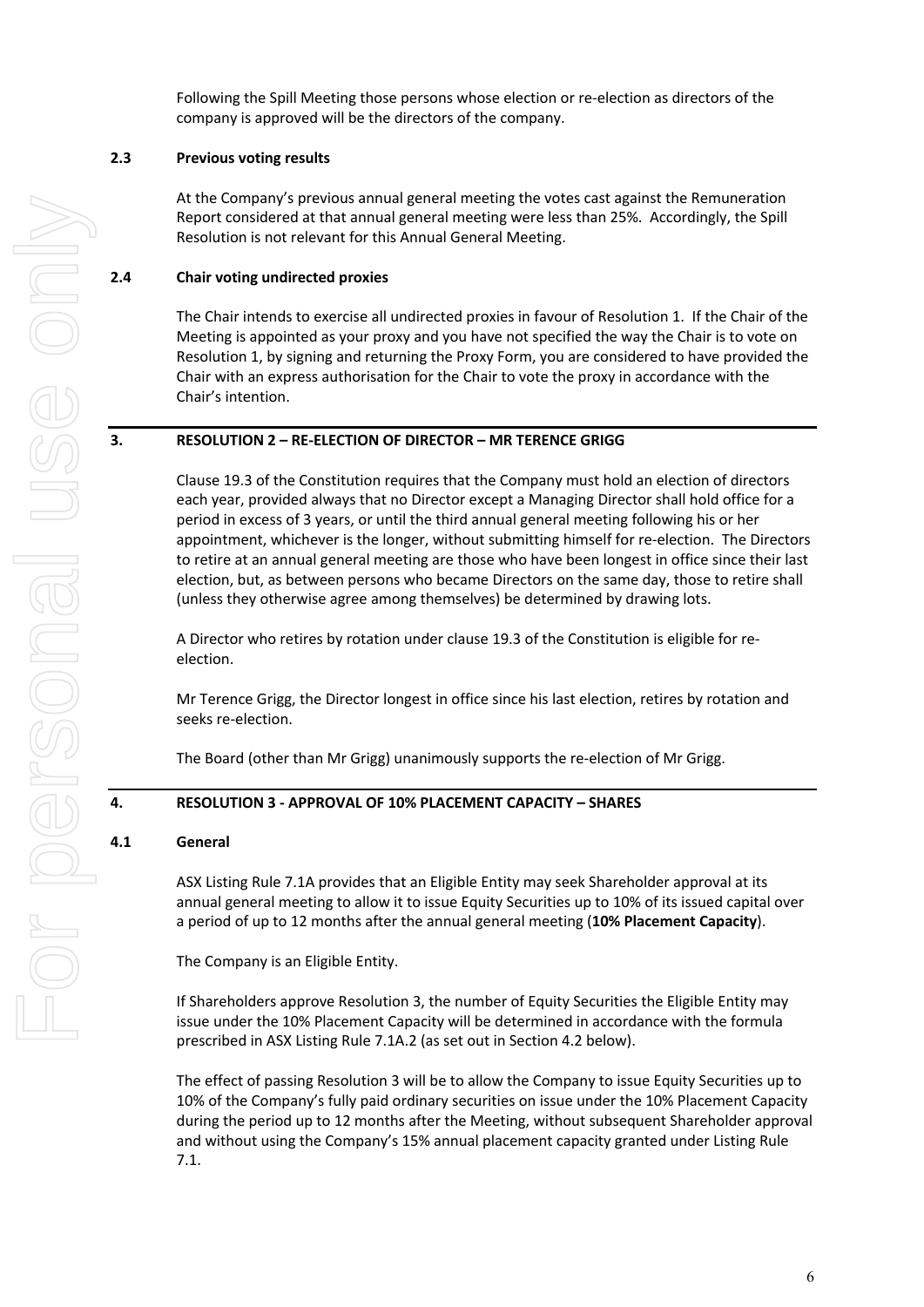Resolution 3 is a special resolution. Accordingly, at least 75% of votes cast by Shareholders present and eligible to vote at the Meeting must be in favour of Resolution 3 for it to be passed.

# **4.2 ASX Listing Rule 7.1A**

ASX Listing Rule 7.1A came into effect on 1 August 2012 and enables an Eligible Entity to seek shareholder approval at its annual general meeting to issue Equity Securities in addition to those under the Eligible Entity's 15% annual placement capacity.

An Eligible Entity is one that, as at the date of the relevant annual general meeting:

- (a) is not included in the S&P/ASX 300 Index; and
- (b) has a maximum market capitalisation (excluding restricted securities and securities quoted on a deferred settlement basis) of \$300,000,000.

The Company is an Eligible Entity as it is not included in the S&P/ASX 300 Index and has a current market capitalisation of less than \$300,000,000.

Any Equity Securities issued must be in the same class as an existing class of quoted Equity Securities. The Company currently has one class of quoted Equity Securities on issue, being Shares (ASX Code: LVE).

The exact number of Equity Securities that the Company may issue under an approval under Listing Rule 7.1A will be calculated as at the date of issue of the Equity Securities according to the following formula:

*(A x D) – E*

Where:

- **A** is the number of Shares on issue 12 months before the date of issue or agreement:
	- (i) plus the number of Shares issued in the previous 12 months under an exception in ASX Listing Rule 7.2;
	- (ii) plus the number of partly paid shares that became fully paid in the previous 12 months;
	- (iii) plus the number of Shares issued in the previous 12 months with approval of holders of Shares under Listing Rule 7.1 and 7.4. This does not include an issue of fully paid shares under the entity's 15% placement capacity without shareholder approval; and
	- (iv) less the number of Shares cancelled in the previous 12 months.

Note that "A" has the same meaning in Listing Rule 7.1 when calculating an entity's 15% placement capacity.

- **D** is 10%.
- **E** is the number of Equity Securities issued or agreed to be issued under ASX Listing Rule 7.1A.2 in the 12 months before the date of issue or agreement to issue that are not issued with the approval of holders of Ordinary Securities under ASX Listing Rule 7.1 or 7.4.

## **4.3 Technical information required by ASX Listing Rule 7.1A**

Pursuant to and in accordance with ASX Listing Rule 7.3A, the information below is provided in relation to this Resolution 3:

#### (a) **Minimum Price**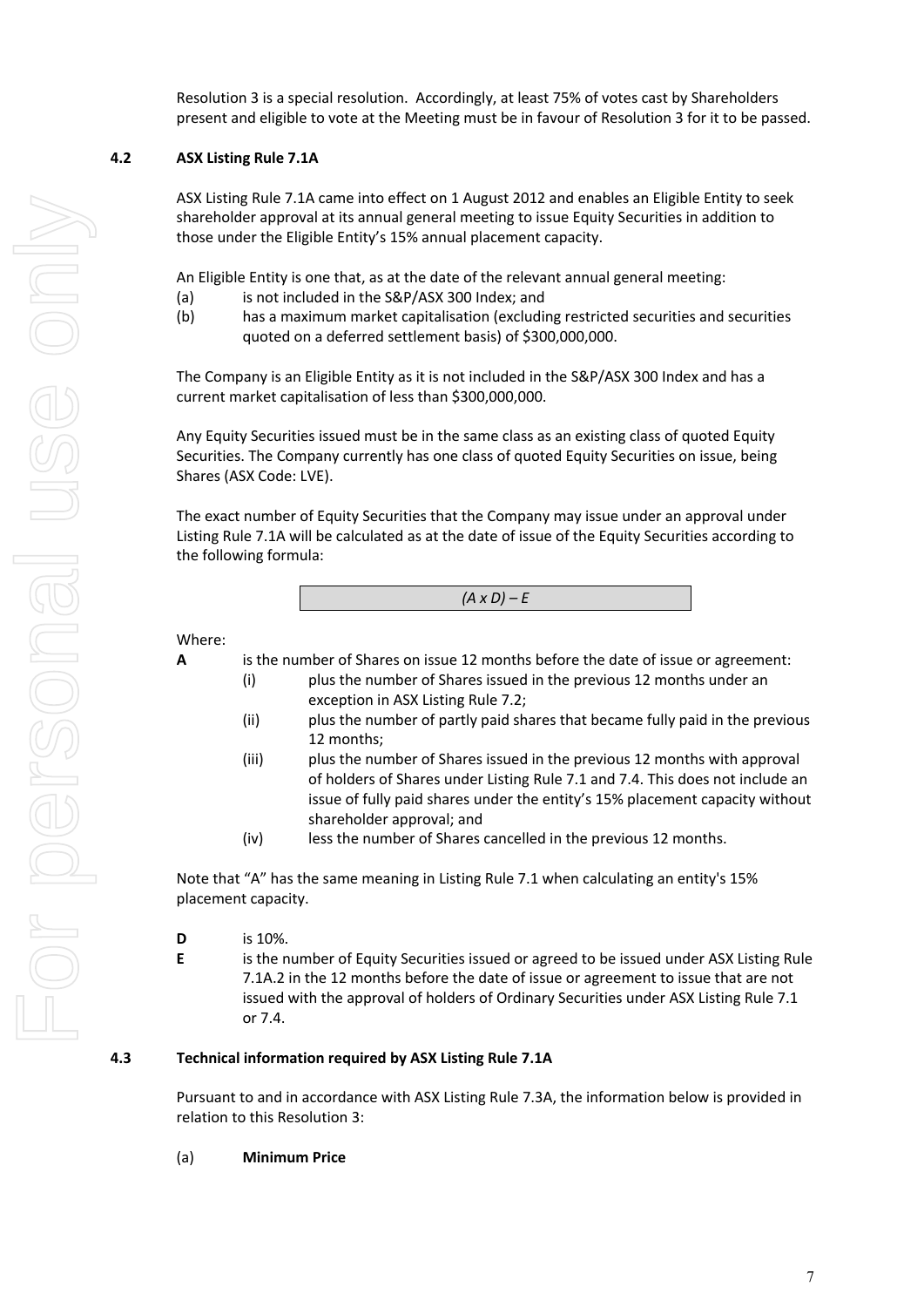The minimum price at which the Equity Securities may be issued is 75% of the volume weighted average price of Equity Securities in that class, calculated over the 15 ASX trading days on which trades in that class were recorded immediately before:

- (i) the date on which the price at which the Equity Securities are to be issued is agreed; or
- (ii) if the Equity Securities are not issued within 10 ASX trading days of the date in Section 7.3(a)(i), the date on which the Equity Securities are issued.

### (b) **Date of Issue**

The Equity Securities may be issued under the 10% Placement Capacity commencing on the date of the Meeting and expiring on the first to occur of the following:

- (i) 12 months after the date of this Meeting; and
- (ii) the date of approval by Shareholders of any transaction under ASX Listing Rules 11.1.2 (a significant change to the nature or scale of the Company's activities) or 11.2 (disposal of the Company's main undertaking) (after which date, an approval under Listing Rule 7.1A cease to be valid),

(**10% Placement Capacity Period**).

#### (c) **Risk of voting dilution**

Any issue of Equity Securities under the 10% Placement Capacity will dilute the interests of Shareholders who do not receive any Shares under the issue.

If Resolution 3 is approved by Shareholders and the Company issues the maximum number of Equity Securities available under the 10% Placement Capacity, the economic and voting dilution of existing Shares would be as shown in the table below.

The table below shows the dilution of existing Shareholders calculated in accordance with the formula outlined in ASX Listing Rule 7.1A.2, on the basis of the current market price of Shares and the current number of Equity Securities on issue as at the date of this Notice.

The table also shows the voting dilution impact where the number of Shares on issue (variable A in the formula) changes and the economic dilution where there are changes in the issue price of Shares issued under the 10% Placement Capacity.

|                                            | <b>Dilution</b>                                |                                            |                                                 |                                            |  |
|--------------------------------------------|------------------------------------------------|--------------------------------------------|-------------------------------------------------|--------------------------------------------|--|
| <b>Number of Shares on</b><br><b>Issue</b> | <b>Price</b><br>(per<br><b>Issue</b><br>Share) | \$0.0375<br>50% decrease<br>in Issue Price | \$0.075<br><b>Current Issue</b><br><b>Price</b> | \$0.1125<br>50% increase<br>in Issue Price |  |
| 40,534,169                                 | 10% voting dilution                            | 4,053,416                                  | 4,053,416                                       | 4,053,416                                  |  |
| (Current)                                  |                                                | <b>Shares</b>                              | <b>Shares</b>                                   | <b>Shares</b>                              |  |
|                                            | <b>Funds raised</b>                            | \$152,003                                  | \$304,006                                       | \$456,009                                  |  |
| 60,801,253                                 |                                                | 6,080,125                                  | 6,080,125                                       | 6,080,125                                  |  |
| (50% increase)                             | 10% voting dilution                            | <b>Shares</b>                              | <b>Shares</b>                                   | <b>Shares</b>                              |  |
|                                            | <b>Funds raised</b>                            | \$228,004                                  | \$456,009                                       | \$684,014                                  |  |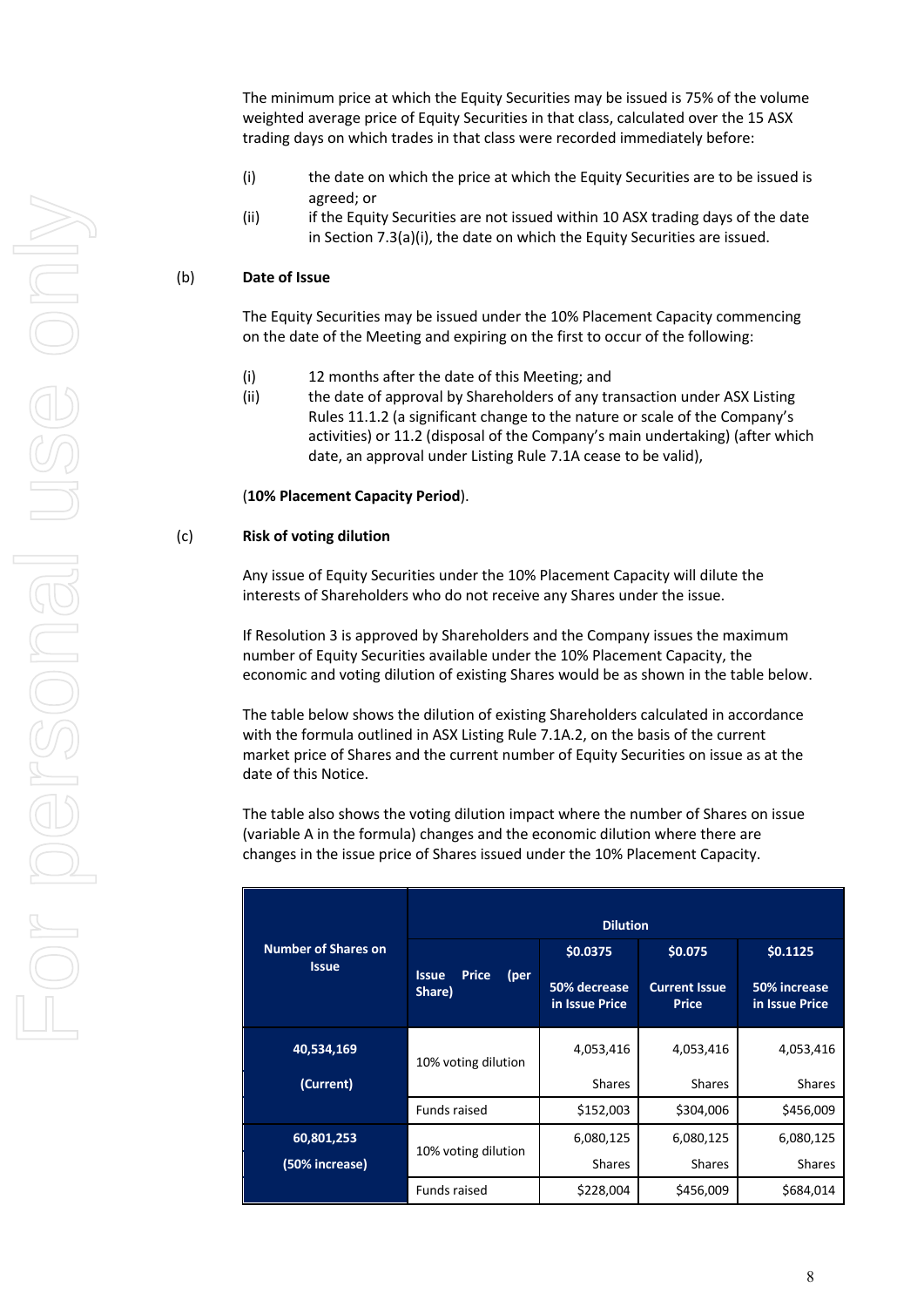| 81,068,338      | 10% voting dilution | 8,106,833     | 8,106,833     | 8,106,833     |
|-----------------|---------------------|---------------|---------------|---------------|
| (100% increase) |                     | <b>Shares</b> | <b>Shares</b> | <b>Shares</b> |
|                 | Funds raised        | \$304,008     | \$608,016     | \$912,018     |

**\***The number of Shares on issue (variable A in the formula) could increase as a result of the issue of Shares that do not require Shareholder approval (such as under a pro-rata rights issue or scrip issued under a takeover offer) or that are issued with Shareholder approval under Listing Rule 7.1. **The table above uses the following assumptions:**

- 1. The current shares on issue are the Shares on issue as at 27 September 2021.
- 2. The issue price set out above is the closing price of the Shares on the ASX on 27 September 2021.
- 3. The Company issues the maximum possible number of Equity Securities under the 10% Placement Capacity.
- 4. The Company has not issued any Equity Securities in the 12 months prior to the Meeting that were not issued under an exception in ASX Listing Rule 7.2 or with approval under ASX Listing Rule 7.1 or 7.4.
- 5. The issue of Equity Securities under the 10% Placement Capacity consists only of Shares.
- 6. This table does not set out any dilution pursuant to approvals under ASX Listing Rule 7.1.
- 7. The 10% voting dilution reflects the aggregate percentage dilution against the issued share capital at the time of issue. This is why the voting dilution is shown in each example as 10%.
- 8. The table does not show an example of dilution that may be caused to a particular Shareholder by reason of placements under the 10% Placement Capacity, based on that Shareholder's holding at the date of the Meeting. All Shareholders should consider the dilution caused to their own shareholding depending on their specific circumstances.

Shareholders should note that there is a risk that:

- (i) the market price for the Company's Shares may be significantly lower on the issue date than on the date of the Meeting; and
- (ii) the Shares may be issued at a price that is at a discount to the market price for those Shares on the date of issue.

#### (d) **Purpose of Issue under 10% Placement Capacity**

The Company may only issue Equity Securities under the 10% Placement Capacity as cash consideration in which case the Company intends to use funds raised towards the ongoing costs associated with its online and offline matchmaking services.

#### (e) **Allocation under the 10% Placement Capacity**

The Company's allocation policy for the issue of Equity Securities under the 10% Placement Capacity will be dependent on the prevailing market conditions at the time of the proposed placement(s).

The recipients of the Equity Securities to be issued under the 10% Placement Capacity have not yet been determined. However, the recipients of Equity Securities could consist of current Shareholders or new investors (or both), none of whom will be related parties of the Company.

The Company will determine the recipients at the time of the issue under the 10% Placement Capacity, having regard to the following factors:

- (i) the purpose of the issue;
- (ii) alternative methods for raising funds available to the Company at that time, including, but not limited to, an entitlement issue or other offer where existing Shareholders may participate;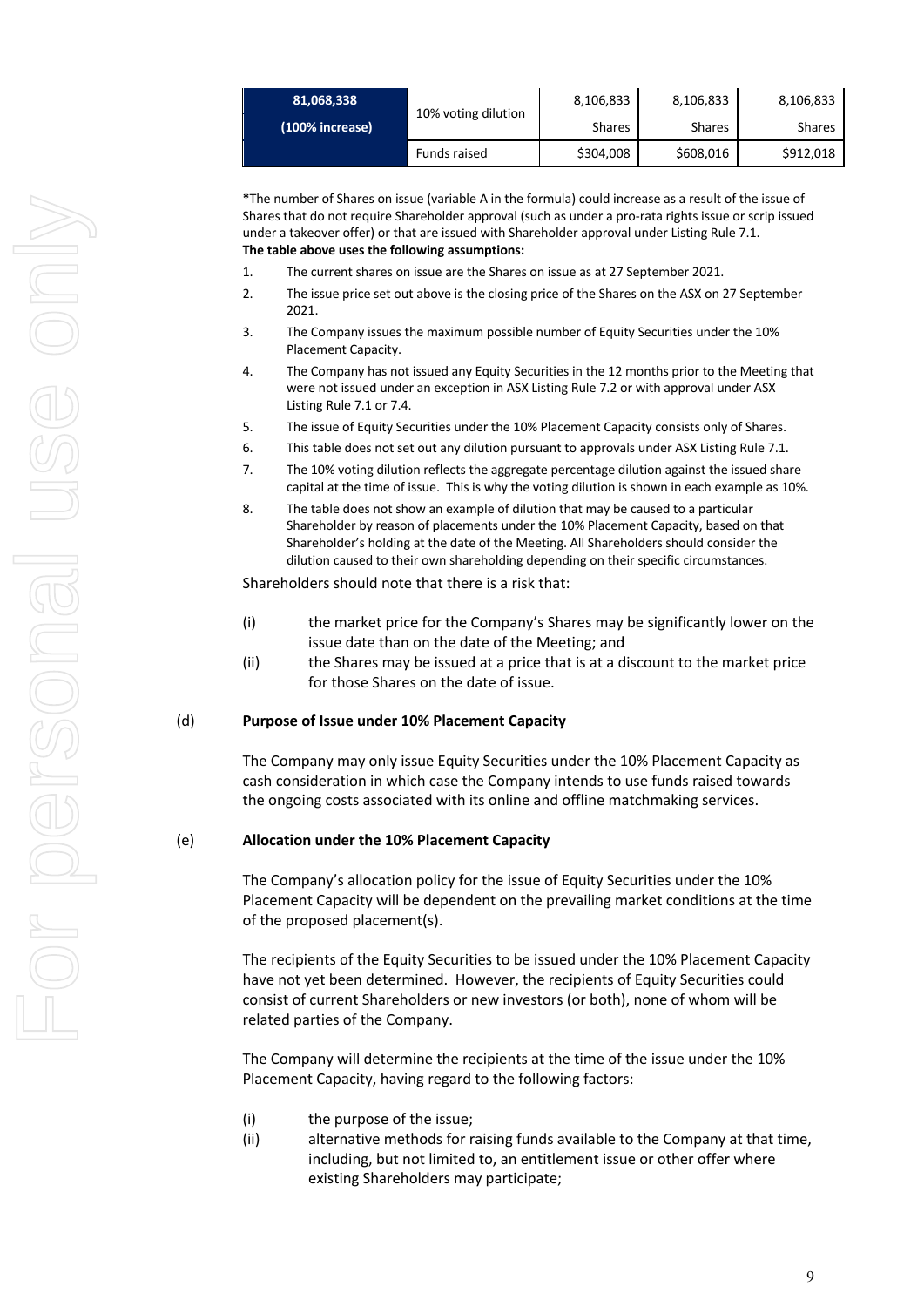For personal use only **For personal use onli** 

- (iii) the effect of the issue of the Equity Securities on the control of the Company;
- (iv) the circumstances of the Company, including, but not limited to, the financial position and solvency of the Company;
- (v) prevailing market conditions; and
- (vi) advice from corporate, financial and broking advisers (if applicable).

## (f) **Previous Approval under ASX Listing Rule 7.1A**

The Company has previously obtained approval from its Shareholders pursuant to Listing Rule 7.1A.

The Company did not issue any equity securities during the 12-month period preceding 15 October 2021, being the date of this Notice of Meeting.

The Company's cash balance on 23 November 2020 was approximately \$1.5 million. The Company has not raised any funds through the issue of securities in the previous 12 months. The Company's cash balance at the date of this Notice is approximately \$1.31 million.

#### (g) **Compliance with ASX Listing Rules 7.1A.4 and 3.10.3**

When the Company issues Equity Securities pursuant to the 10% Placement Capacity, it will give ASX:

- (i) A list of the recipients of the Equity Securities and the number of Equity Securities issued to each (not for release to the market), in accordance with Listing Rule 7.1A.4; and
- (ii) The information required by Listing Rule 3.10.3 for release to the market.

#### **4.4 Voting Exclusion**

A voting exclusion statement is included in this Notice. As at the date of this Notice, the Company has not invited any existing Shareholder to participate in an issue of Equity Securities under ASX Listing Rule 7.1A. Therefore, no existing Shareholders will be excluded from voting on Resolution 3.

#### **5. ENQUIRIES**

Shareholders are required to contact the Company Secretary, Mr Nicholas Ong, on (+61 8) 9486 4036 if they have any queries in respect of the matters set out in these documents.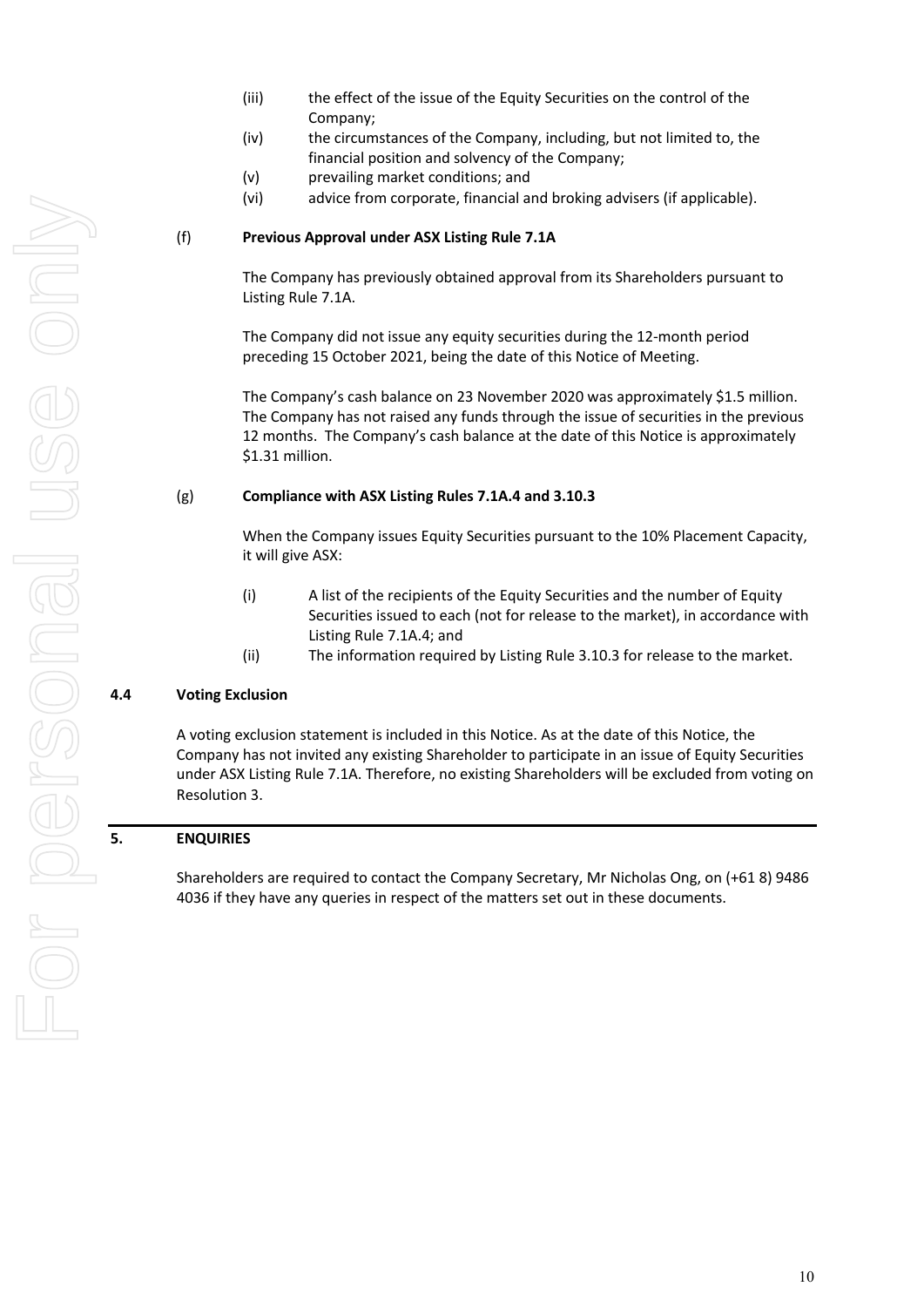# **GLOSSARY**

**\$** means Australian dollars.

**10% Placement Capacity** has the meaning given to that term in section 0 of the Explanatory Statement. **AEDT** means Australian Eastern Standard Time as observed in New South Wales all year.

**Annual General Meeting** or **Meeting** means the meeting convened by the Notice.

**ASIC** means the Australian Securities and Investments Commission.

**ASX** means ASX Limited.

**ASX Listing Rules** means the Listing Rules of ASX.

**Board** means the current board of directors of the Company.

**Business Day** means Monday to Friday inclusive, except New Year's Day, Good Friday, Easter Monday, Christmas Day, Boxing Day, and any other day that ASX declares is not a business day.

**Chair** means the Chair of the Meeting.

**Closely Related Party** of a member of the Key Management Personnel means:

- (a) a spouse or child of the member;
- (b) a child of the member's spouse;
- (c) a dependent of the member or the member's spouse;
- (d) anyone else who is one of the member's family and may be expected to influence the member, or be influenced by the member, in the member's dealing with the entity;
- (e) a company the member controls; or
- (f) a person prescribed by the *Corporations Regulations 2001 (Cth*).

**Company** means Love Group Global Ltd (ACN 009 027 178).

**Constitution** means the Company's constitution.

**Corporations Act** means the Corporations Act 2001 (Cth).

**Directors** means the current directors of the Company.

**Directors' Report** means the annual directors' report prepared under Chapter 2M of the Corporations Act for the Company and its controlled entities.

**Eligible Entity** means an entity that, at the date of the relevant general meeting:

- (a) is not included in the S&P/ASX 300 Index; and
- (b) has a maximum market capitalisation (excluding restricted securities and securities quoted on a deferred settlement basis) of \$300,000,000.

**Equity Securities** includes a Share, a right to a Share or Option, an Option, a convertible security and any security that ASX decides to classify as an Equity Security.

**Explanatory Statement** means the explanatory statement accompanying the Notice.

**Key Management Personnel** has the same meaning as in the accounting standards and broadly includes those persons having authority and responsibility for planning, directing and controlling the activities of the Company, directly or indirectly, including any director (whether executive or otherwise) of the Company.

**Notice** or **Notice of Meeting** or **Notice of Annual General Meeting** means this notice of annual general meeting including the Explanatory Statement and the Proxy Form.

**Ordinary Securities** has the meaning set out in the ASX Listing Rules.

**Proxy Form** means the proxy form accompanying the Notice.

**Remuneration Report** means the Remuneration Report set out in the Directors' Report section of the Company's annual financial report for the year ended 30 June 2021.

**Resolutions** means the resolutions set out in this Notice, or any one of them, as the context requires. **Share** means a fully paid ordinary share in the capital of the Company.

**Shareholder** means a holder of a Share.

**Variable A** means "A" as set out in the calculation in section 4.2 of the Explanatory Statement. **VWAP** means volume weighted average market price as defined in Chapter 19 of the ASX Listing Rules.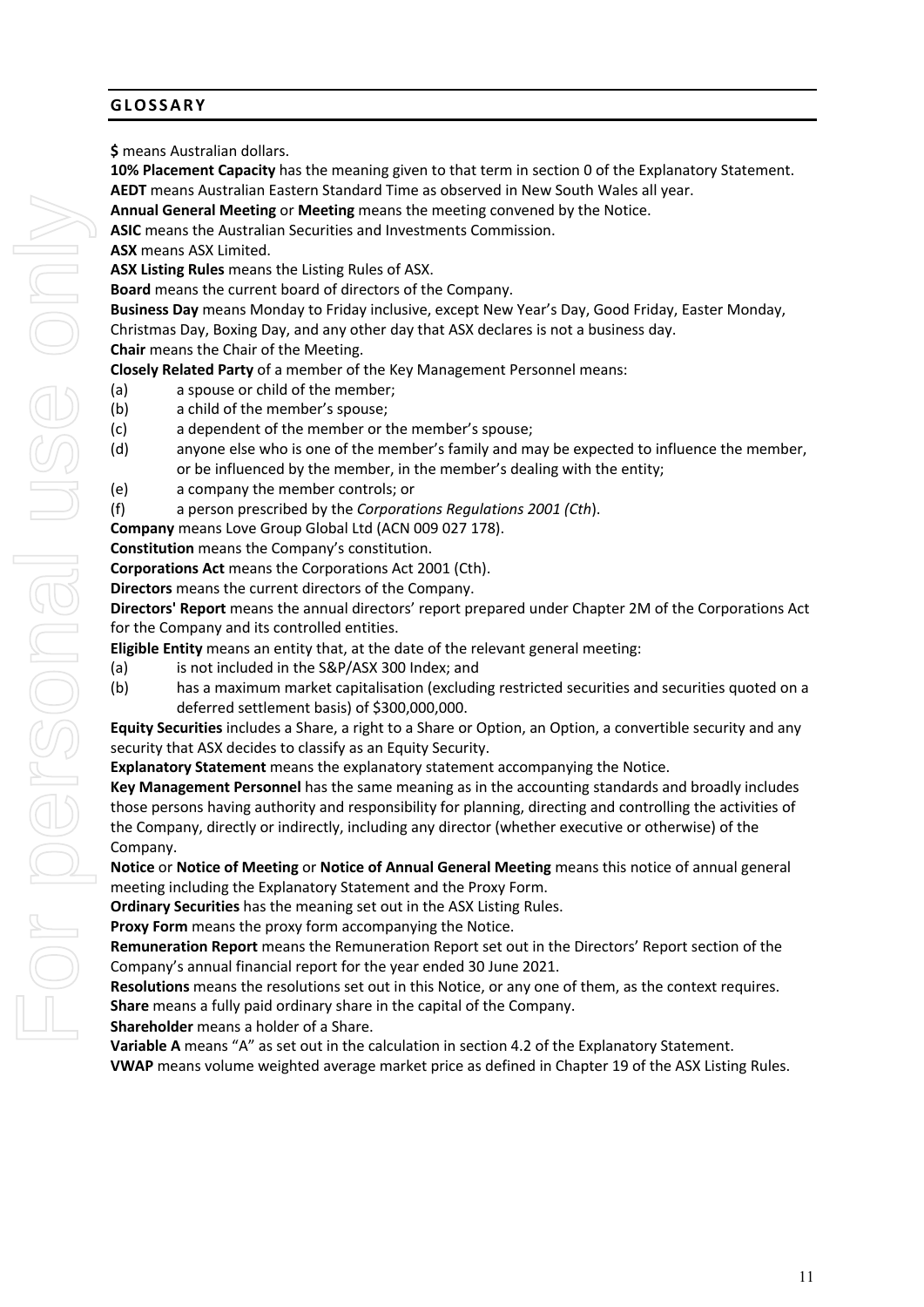## **PROXY FORM**

#### **APPOINTMENT OF PROXY LOVE GROUP GLOBAL LTD ACN 009 027 178**

|                                                                                                                                                                         | <b>ANNUAL GENERAL MEETING</b>                         |                                                                                                                                                                                                                                                                                                                                                                                         |
|-------------------------------------------------------------------------------------------------------------------------------------------------------------------------|-------------------------------------------------------|-----------------------------------------------------------------------------------------------------------------------------------------------------------------------------------------------------------------------------------------------------------------------------------------------------------------------------------------------------------------------------------------|
| I/We                                                                                                                                                                    |                                                       |                                                                                                                                                                                                                                                                                                                                                                                         |
| of                                                                                                                                                                      |                                                       |                                                                                                                                                                                                                                                                                                                                                                                         |
| Appoint                                                                                                                                                                 |                                                       | being a member of Love Group Global Ltd entitled to attend and vote at the Annual General Meeting, hereby                                                                                                                                                                                                                                                                               |
| Name of proxy<br>0R                                                                                                                                                     | the Chair of the Annual General Meeting as your proxy |                                                                                                                                                                                                                                                                                                                                                                                         |
| held virtually at 2:00pm (AEDT), on 22 November 2021, and at any adjournment thereof.                                                                                   |                                                       | or failing the person so named or, if no person is named, the Chair of the Annual General Meeting, or the Chair's nominee,<br>to vote in accordance with the following directions, or, if no directions have been given the Chairman intends to vote in<br>favour of each item of business, and subject to the relevant laws as the proxy sees fit, at the Annual General Meeting to be |
| Voting on Business of the Annual General Meeting<br>Resolution 1 – Adoption of Remuneration Report<br>Resolution 2 – Re-election of Director – Terence Grigg            |                                                       | <b>FOR</b><br><b>AGAINST</b><br><b>ABSTAIN</b>                                                                                                                                                                                                                                                                                                                                          |
| Resolution 3 – Approval of 10% Placement Capacity – Shares<br>of hands or on a poll and your votes will not to be counted in computing the required majority on a poll. |                                                       | Please note: If you mark the abstain box for a particular Resolution, you are directing your proxy not to vote on that Resolution on a show                                                                                                                                                                                                                                             |
| If two proxies are being appointed, the proportion of voting rights this proxy represents is 2%                                                                         |                                                       |                                                                                                                                                                                                                                                                                                                                                                                         |
| <b>Signature of Member(s):</b>                                                                                                                                          |                                                       | Date: the contract of the contract of the contract of the contract of the contract of the contract of the contract of the contract of the contract of the contract of the contract of the contract of the contract of the cont                                                                                                                                                          |
| <b>Individual or Member 1</b>                                                                                                                                           | <b>Member 2</b>                                       | <b>Member 3</b>                                                                                                                                                                                                                                                                                                                                                                         |
|                                                                                                                                                                         |                                                       |                                                                                                                                                                                                                                                                                                                                                                                         |
| <b>Sole Director/Company Secretary</b>                                                                                                                                  | <b>Director</b>                                       | <b>Director/Company Secretary</b>                                                                                                                                                                                                                                                                                                                                                       |
|                                                                                                                                                                         |                                                       |                                                                                                                                                                                                                                                                                                                                                                                         |